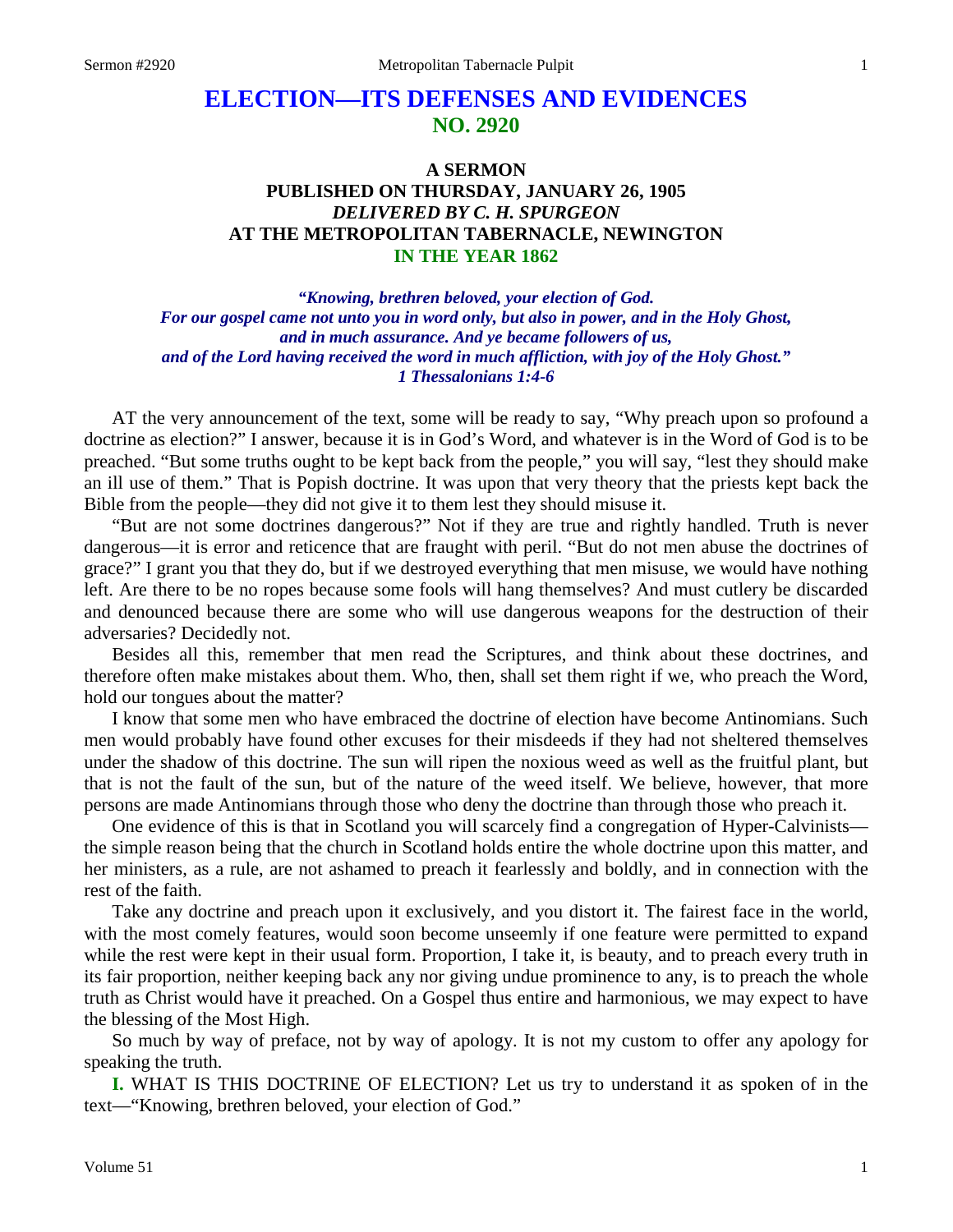*There is such a thing as election*. Any man who should deny that man is a free agent might well be thought unreasonable, but free will is a different thing from free agency. Luther denounced free will when he said that "free will is the name for nothing." And President Jonathan Edwards demolished the idea in his masterly treatise.

God is the universal agent and does as He wills—and His will is supremely good. He is the superlative agent, and man, acting according to the devices of his own heart, is nevertheless overruled by that sovereign and wise legislation which causes the wrath of man (that agency in which the creature cannot govern himself) to praise Him and the remainder thereof He restrains.

How these two things are true I cannot tell. It is not necessary for our good, either in this life or the next, that we should have the skill to solve such problems. I am not sure that in heaven we shall be able to know where the free agency of man and the sovereignty of God meet, but both are great truths.

God has predestinated everything, yet man is responsible, for he acts freely, and no constraint is put upon him even when he sins and disobeys wantonly and wickedly the will of God. But so many as are saved, you will say, are saved because they believe. Certainly it is so. It is most true—God forbid I should deny it—but wherefore do they believe? They believe as the result of the working of the grace of God in their hearts.

Since every man who is saved confesses this, since every true believer in the world acknowledges that something special has been done for him more than for the impenitent, the fact is established that God does make a difference. No one ever heard it laid as an impeachment against the Lord that He has made such a difference, so I cannot see why He should be impeached for intending to make that difference—which is the doctrine of election.

I am saved, but I know it is not because of any goodness in me, and if you are saved, you will freely confess that it is the distinguishing love of God that has made you to differ. The doctrine of election is simply God's intention to make the difference between people which you know exists. While He gives mercy to all, He gives more mercy to some so that the mercy already received shall be made effectual to their eternal salvation.

*This election of God is sovereign*. He chooses as He will. Who shall call Him to account? "Can I not do as I will with my own?" is His answer to every caviler. "Nay, but O man, who art thou that repliest against God?" is the solemn utterance that silences every one who would impugn the justice of the Most High. He has a right, seeing we are all criminals, to punish whom He will. As King of the universe, He doubtless acts with discretion, but still according to His sovereignty. Wisely, not wantonly, He rules, but ever according to the counsel of His own will. Election, then, is sovereign.

Again, *election is free*. Whatever may be God's reason for choosing a man, certainly it is not because of any good thing in that man. He is chosen because God will do so. We can get no further. We get as far as those words of Christ, "Even so, Father: for so it seemed good in thy sight," and there we stop—for beyond that no philosophy and no Scripture can take us.

As it is sovereign and free, so *election is irreversible*. Having chosen His people, He does not cast them away nor call back the word that is gone from His lips, for it is written, "He hateth putting away." He is of one mind and who can turn Him?

Once more, *election is effectual*. For "whom he did predestinate, them he also called: and whom he called, them he also justified: and whom he justified, them he also glorified."

And this *election is personal*, for He calls out His children one by one by their names. He calls them even as He leads out the stars and so He brings them every one to the Father's house above.

We have thus given a statement as to what this doctrine is. There we will leave it. Our present object is not so much to expound the doctrine as to strike a blow or two at certain errors which are very common and which spring out of it. I know, dear friends, there are some who are so afraid of this doctrine that the mention of it produces alarm. If they were to meet a lion in their way, they would not be more terrified than they are when they see this doctrine in Scripture or hear it from the pulpit.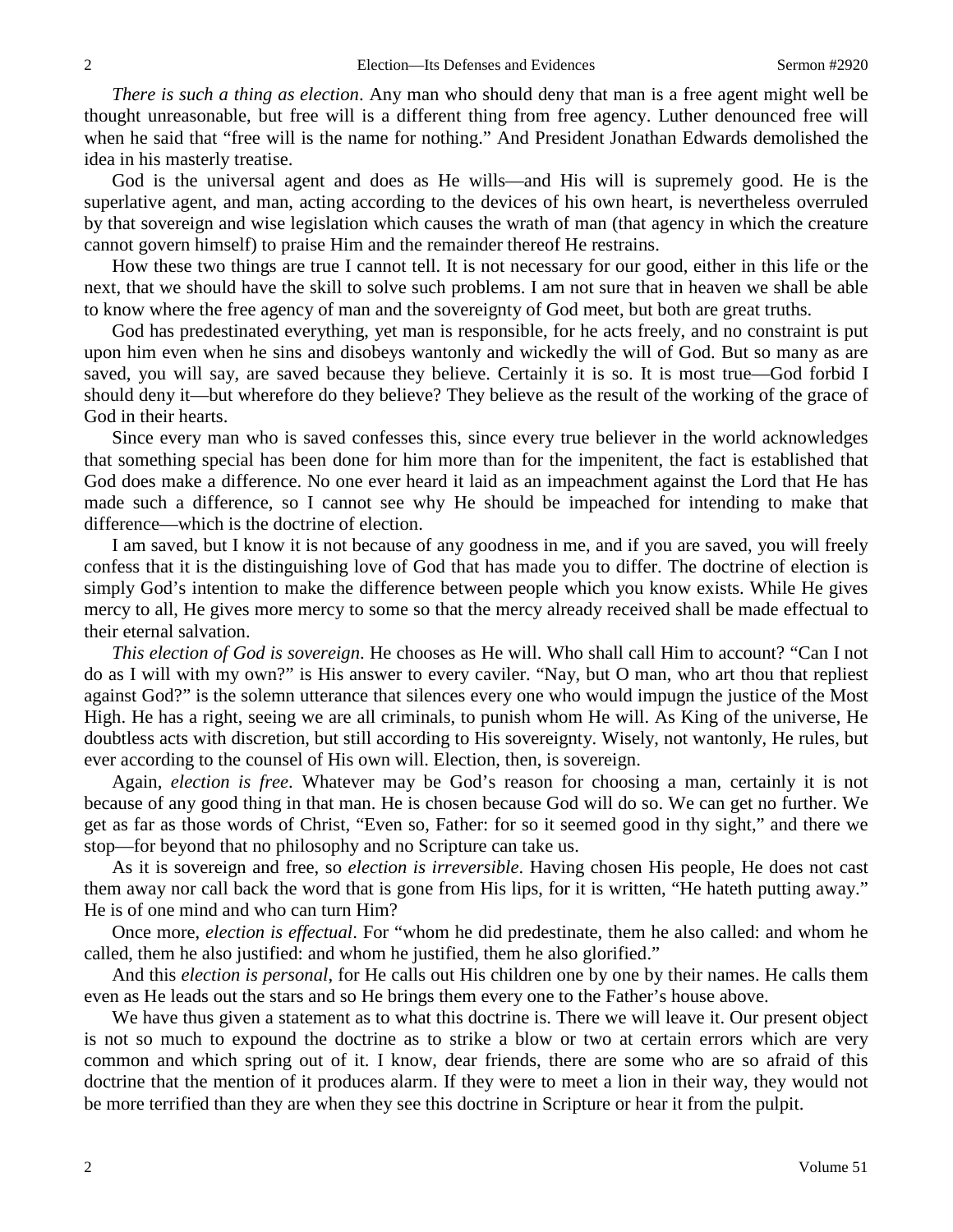**II.** Therefore, secondly, we will NOTICE WHAT ARE THE DEFENSES OF THIS DOCTRINE

and try, if we can, should you be laboring under any distress of mind about it, to remove your difficulties.

Will you please remember, then, that *this is not a point which you can understand at the commencement of spiritual and religious life?* You would not teach your children, I suppose, to say their prayers backwards and begin at, "Amen." And you are beginning at the wrong end when you want first of all to know your election instead of commencing with repentance towards God and faith in our Lord Jesus Christ. Election is a lesson for the more advanced students. Faith and hope must be learned, first of all, in the infant class, to which we all must go if we would be wise unto salvation.

Now, if a child should have a book of algebra put into his hand and should puzzle himself and say, "I shall never get an education, for I cannot understand this," and then take down some ancient classic and say, "I cannot comprehend this," you would say, "Dear child, you have nothing to do with these yet. Here is a sampler book for you—a primer. Here you have A, B, C—learn this first, and then, step by step, you shall attain to the rest."

Even so it is with us. Simple trust in Christ is the first thing you have to understand, after that you shall know the high, the sublime, and the glorious doctrine of God's decrees, but do not begin with these. You will mystify and ruin yourself—you will lose your way in a fog and get no good thereby.

Again, it is very certain that whatever this doctrine may be—and we will have no dispute about it just now—*this doctrine cannot possibly be inconsistent with certain plain promises in God's Word*. Such promises as these—"Come unto me, all ye that labor and are heavy laden, and I will give you rest." "Whosoever will, let him take the water of life freely." "He is able to save them to the uttermost that come unto God by him."

Why, I might quote by the hour together some of these promises which are as wide as the poles invitations that must not be narrowed, exhortations which are addressed to every man and woman under heaven—in which every one of them is bidden to hear and live. "Ho! Every one that thirsteth, come ye to the waters." You know the class of promises to which I allude.

Now, these are the words of God which are for you—get hold of them—come to Jesus Christ with them in your hand, and rest assured the doctrine of election, instead of pushing you back, shall stand like the servants about your father's table to make music, while your whole being shall dance to the glorious tune. It shall be like a dish upon the table at the feast of the returning prodigal, of which you shall eat to the very full. It shall by no means repulse you or show anything to you which may keep you from hoping in Christ.

Once more, it is quite certain that whatever it may be, *this doctrine of election does not deliver you from your duty*. Now what is your duty? "This is the work of God, that ye believe on him whom he hath sent." So much is this your absolute duty that, "He that believeth not is condemned already, because he hath not believed."

This more than anything else is the reason of men's condemnation. The Scripture says this is the one great sin. Of the Spirit of truth we read that "when he is come, he will reprove the world of sin—of sin because they believe not on me." Very well, then—in as much as God has so put it, that He commands you this day to trust Christ and to believe on Him—that is what you have to see to—and you may rest perfectly sure that falling back on the doctrine of election in order to exonerate you from what God commands you to perform is but a pitiful pretense.

You are commanded to believe, and what God commands no doctrine may teach that it is unfit for you to do. May God help you to believe, for this doctrine comes not to excuse you. The Gospel commands you and election through the Holy Ghost enables you. It is your duty to believe, but no man ever was saved as a matter of duty, for that which saves is the gift of God.

But your business now is with Christ only, and not with the decrees of the Father, which are all in the keeping of Christ and shall presently be revealed to you. You have to go to Christ first, and to His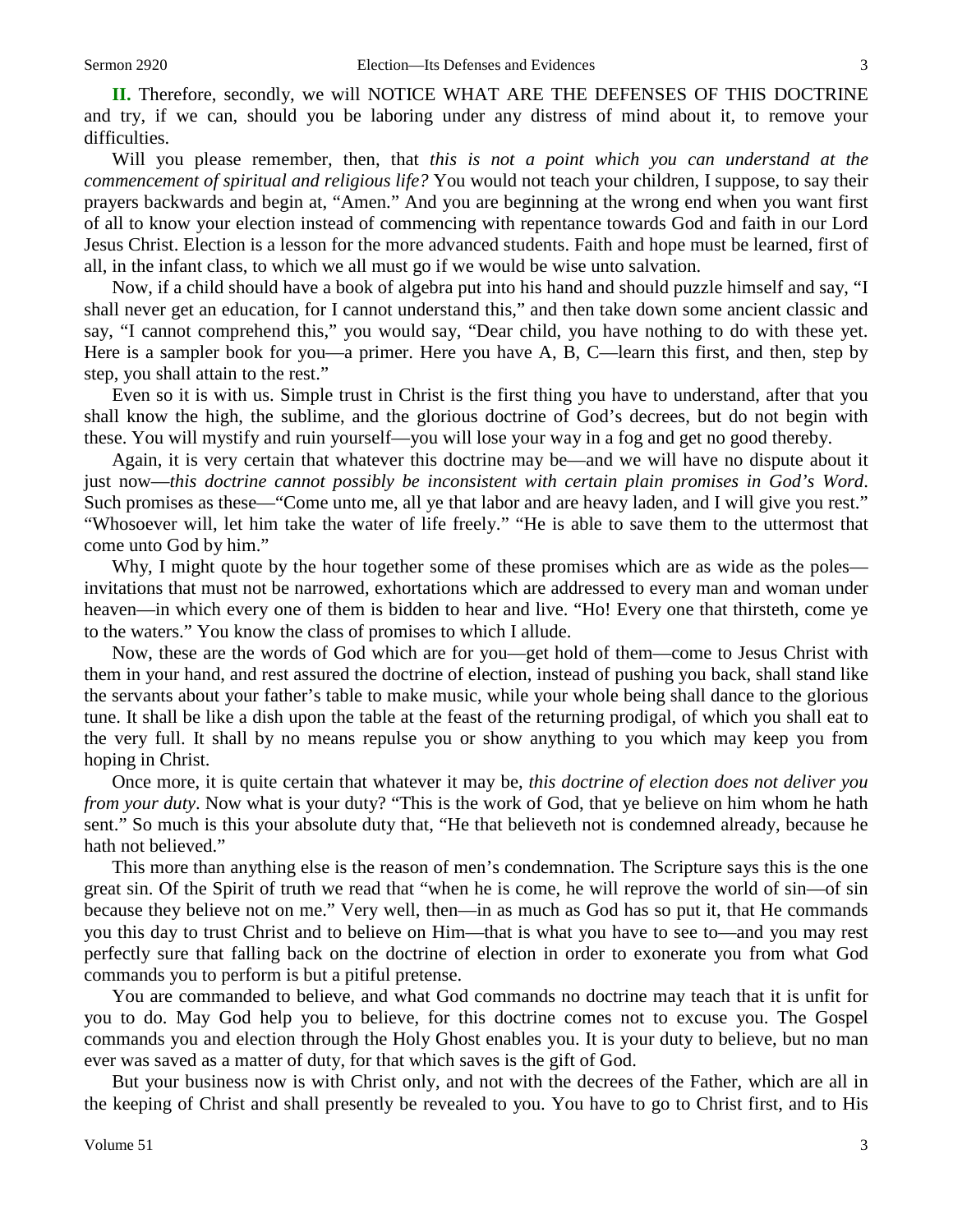Father afterwards, for says He, "No man comes unto the Father but by me." You must go round the cross to get to the decree—you must go round by redemption to get to election—there is no other way.

**III.** In the third place let us see WHAT ARE THE EVIDENCES OF ELECTION. Our text says, very plainly too, that the apostle knew the election of the Thessalonians. How did he know it? The way by which the apostle knew it must be the method by which you and I are to know our election of God too.

We have known more than once in our day of some men who pretended to know their election by their impudence. They had got into their head the presumption that they were elected and though they lived on in sin and still did as they liked, they imagined they were God's chosen. This is what I call presuming upon election by sheer impudence.

We know of others, alas! who have imagined themselves to be elect, because of the visions that they have seen when they have been asleep or when they have been awake—for men have waking dreams and they have brought these as evidences of their election. These are of as much value as cobwebs would be for a garment. They will be of as much service to you at the day of judgment as a thief's convictions would be to him if he were in need of a character to commend him to mercy.

You may dream long enough before you dream yourself into heaven—and you may have as many stupid notions in your head, as there are romances in your circulating libraries, but because they are in your head they are not therefore in God's Book. We need a more sure word of testimony than this, and if we have it not, God forbid that we should indulge our vain heart with the dainty thought that we are chosen of God.

I have heard of one who said in an alehouse that he could say more than any of the rest, that he was one of God's children. Meanwhile he drank deeper into intoxication than the rest. Surely he might have said, with an emphasis, that he was one of the devil's children. He would have been correct. When immoral men, and men who live constantly in sin, prate about being God's children, we discern them at once. Just as we know a crab tree when we see the fruit hanging upon it, we understand what spirit these people are of when we see their walk and conversation.

Oh, it is detestable, loathsome above all loathsomeness, to hear men whose characters in secret are infamous, and whose lives are destitute of every Christian virtue, boasting as though they had the keys of heaven and could set up whomsoever they would, and pull down whomsoever they might please.

Blessed be God, we are not under their domination, for a more terrific set of tyrants than they are the world has never known, and a more frightful reign of vice than they would inaugurate, if they had their way, I am sure villainy itself cannot conceive. "Be not deceived, God is not mocked." "Without holiness no man shall see the Lord." If grace does not make us holy, teaching us to deny ungodliness and worldly lusts, it is not worth the having. Brethren, if we are God's elect we must have some substantial evidence to attest it.

According to our text, what are these evidences? They seem to be four. *The first evidence appears to be the Word of God coming home with power.* If you will turn to the verse, you will soon see how the apostle says, "Our gospel came not unto you in word only but also in power and in the Holy Ghost." The Gospel is preached in the ears of all—it only comes with power to some. The power that is in the Gospel does not lie in the eloquence of the preacher, otherwise men would be the converters of souls. Nor does it lie in the preacher's learning, otherwise it would consist in the wisdom of man.

The power which converts souls does not even lie in the preacher's simplicity or adaptation to his work—that is a secondary agency, but not the cause. Again, the power which converts souls does not even lie in the pathos which the speaker may employ. Men may weep to the tragic muse in a theater as well as to prophetic strains in a chapel. Their creature passions may be impressed through the acting on the stage as well as by the utterance of God's own servants.

No, there is something more than this needed and where it is absent, all preaching is a nullity. We might preach till our tongues rotted, till we should exhaust our lungs and die, but never a soul would be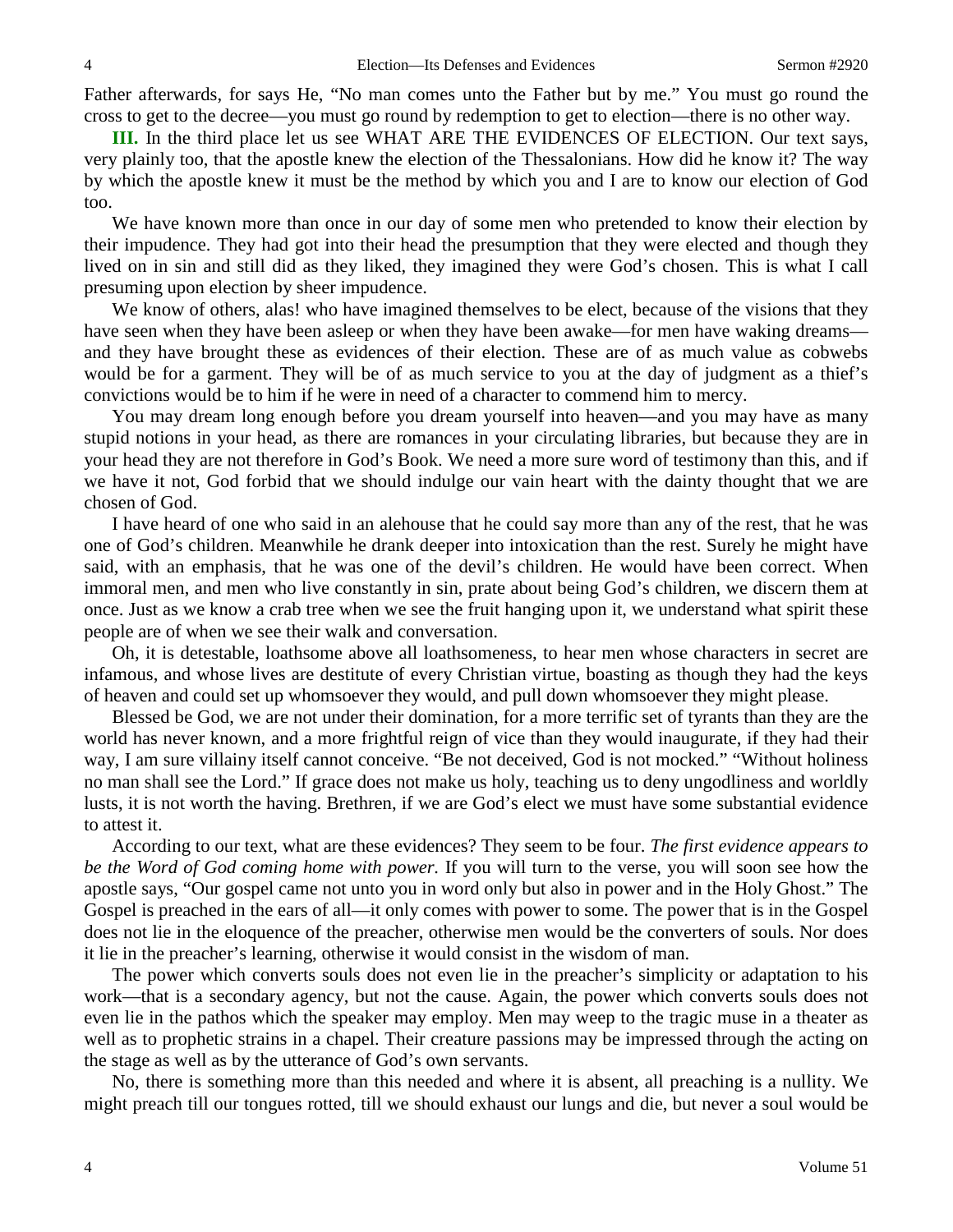converted unless there were the mysterious power of the Holy Ghost going with it, changing the will of man.

O sirs! We might as well preach to stone walls as preach to humanity unless the Holy Ghost be with the Word to give it power to convert the soul. We are reminded of Mr. Rowland Hill, who once met a man in the street at night, not quite drunk, but almost so. The man said, "Mr. Hill, I am one of your converts." "Yes," he said, "I dare say you are one of *mine*—but if you were one of *God's*, you would not be in the state in which you now are." Our converts are worth nothing. If they are converted by man, they can be unconverted by man. If some charm or power of one preacher can bring them to Christ, some charm or power of another preacher can take them from Christ. True conversion is the work of the Holy Ghost and of the Holy Ghost alone.

Well, then, my hearers, did you ever, when listening to the Word, feel a divine power coming with it? Never mind where you were, whether in Westminster Abbey, St. Paul's Cathedral, in this Tabernacle, or at some special service at one of the theaters—the place matters nothing. "Well," perhaps you will say, "I have felt some impression." Ah, but that may be wiped away. Have you ever felt something coming with the Word which you could not understand. Which, while it wooed you and won your heart, smote you as though a sword had gone through you, and that not with a flesh wound, but with a wound that divides between soul and spirit, between joint and marrow, as if the truth were, as indeed it is, a discerner of the thoughts and intents of the hearts?

Those who are really God's elect can tell a tale something like this. "There was a time when the Word was to me like a great ten thonged-whip—my shoulders were stripped bare, and every time the Word was preached, it seemed to make a gash within my soul. I trembled. I saw God in arms against me. I understood that I was in debt to justice and could not pay—that I was involved in a controversy against my Maker and could not conquer. I saw myself stripped naked to my shame, leprous from head to foot, a bankrupt and a felon ready to be given over to a traitor's doom." Truly the Word came with power to your soul.

"And" you continue, "I remember too when the truth came home to my heart, and made me leap for very joy, for it took all my load away—it showed me Christ's power to save. I had known the truth before, but now I felt it. I had understood that Christ could save, but now that fact came home to me. I went to Jesus just as I was—I touched the hem of His garment, I was made whole. I found now that the Word was not a fiction—that it was the one reality. I had listened scores of times and he that spoke was as one that played a tune upon an instrument—but now he seemed to be dealing with me, putting His hand right into my heart and getting hold of me. He brought me first to God's judgment seat, and there I stood and heard the thunders roll. Then he brought me to the mercy seat and I saw the blood sprinkled on it, and I went home triumphing because my sin was washed away." Oh, again I ask you, did the Word over come home with this power to your souls?

Since the day of your conversion has the Word ever rebuked you? Has it sometimes cut down your hopes? Do you sometimes, after hearing a sermon, feel as if it had been like a great hurricane tearing right through the forest of your thoughts, cleaving its own course, and leaving many a dead thing that you thought alive swept down to the ground?

Do you feel, too, when you go home from the sanctuary, as if God Himself had been there, you did not know what else it could be. It could not have been the speaker nor the words he uttered, but the very God did come and look into your eyes, and searched the thoughts of your mind, and turned your heart upside down, and then filled it full again with His love and with His light, with His truth and with His joy, with His peace and with His desire after holiness? Is it so with you? Where the Word is not with power to your souls, you lack the proof of election.

Volume  $51$  5 Remember, I do not say that it will be so always. You must not expect every time that God will speak with you—in fact, the preacher himself fails often, and is painfully conscious of it. How shall one man always speak without sometimes feeling that he himself is not in a fit frame to be God's mouthpiece? But though it be a clown from the country, if he preaches God's Word, the Spirit will go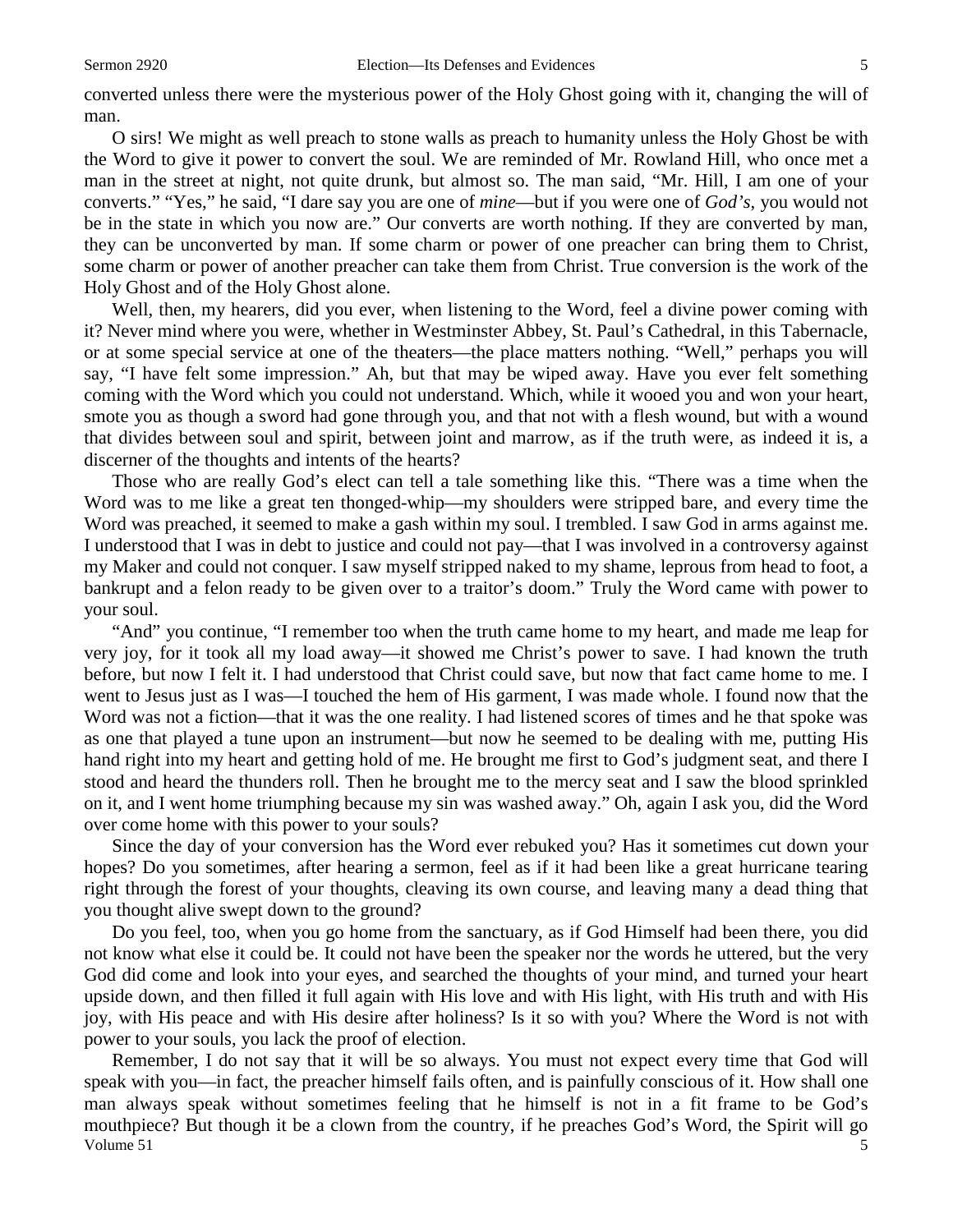with it. It is not the clown, nor yet the archbishop that does the work—it is the Word that is quick and powerful.

Your evidence of election is blotted and blurred unless the Word has come to you with demonstration of the Spirit and with power. People come and hear sermons in this place and then they go out and say, "How did you like it"—as if that meant anything to anybody—"How did you like it?" And one says, "Oh, very well." And another says, "Oh, not at all." Do you think we live on the breath of your nostrils? Do you believe that God's servants, if they are really His, care for what you think of them?

Nay, verily, but if you should reply, "I enjoyed the sermon," they are inclined to say, "Then we must have been unfaithful or else you would have been angry—we must surely have slurred over something or else the Word would have cut your conscience as with the jagged edges of a knife. You would have said, 'I did not think how I liked it—I was thinking how I liked myself and about my own state before God. That was the matter that exercised me, not whether he preached well, but whether I stood accepted in Christ, or whether I was a castaway.'"

My dear hearers, are you learning to hear like that? If you are not, if going to church and to chapel be to you like going to an oratorio, or like listening to some orator who speaks upon temporal matters, then you lack the evidence of election—the Word has not come to your souls with power.

But there is yet a second evidence of election. *Those whom God has chosen receive the Word "in much assurance.*" They do not all receive it with full assurance—that is a grace they get afterwards but they receive it with much assurance. There are some professors who go upon very strange principles. It is indeed somewhat difficult to know what principles are enforced and acknowledged in this age, for there are persons whose principles allow them to say black and white at the same time, and there are certain persons whose religious principles are not much unlike this.

They put a hymn book in their pockets when they are going to a meeting. They put a comic song book in their pockets when they are going somewhere else. They can hold with the hare and run with the hounds. Such people as these never have any very great confidence in their religion—and it is very proper that they should not—for their religion is not worth the time they spend in making a profession of it.

But the true Christian, when he gets hold of principles, keeps them, and there is no mistake about the grip with which he maintains his hold of them. "Ah!" says he, "that Word which I have heard with my ears is the very truth of God, and it is true to me, real and substantial to me, and here I clasp it with both hands—with a clasp that neither time, nor tribulation, nor death shall ever cause me to let go."

To a Christian man his religion is a part of himself—he believes the truth, not because he has been told it or taught it by mother or friend, but because it is true to him in his inmost soul. He is like the servant girl who, when she could not answer her infidel master, said, "Sir, I cannot answer you, but I have a something in here that would if it could speak." There is "much assurance."

Sinners who have once felt their need of a Savior feel very much assurance about His preciousness, and saints that have once found Him precious have very much assurance about His divinity, about His atonement, about His everlasting love, about His immortal dignity as a Prophet, a Priest and a King. They are sure of it.

I know some persons who say if a man speaks positively, he is dogmatical. Glorious old dogmatism, when will you come back to earth? It is these "ifs," and "buts," and qualifications—these, "perhapses," and "maybe so's" that have ruined our pulpits. Look at Luther when he stood up for the glory of his God—was there ever such a dogmatist? "I believe it," he said, "and therefore I speak it." From that day, when on Pilate's staircase, he was trying to creep up and down the stairs to win heaven, when the sentence out of the musty folio came before him, "Justified by faith we have peace with God," that man was as sure that works could not save him as he was of his own existence.

Now, if he had come out and said, "Gentlemen, I have a theory to propound that may be correct. Excuse my doing so," and so on, the Papacy would have been dominant to this day. But he knew God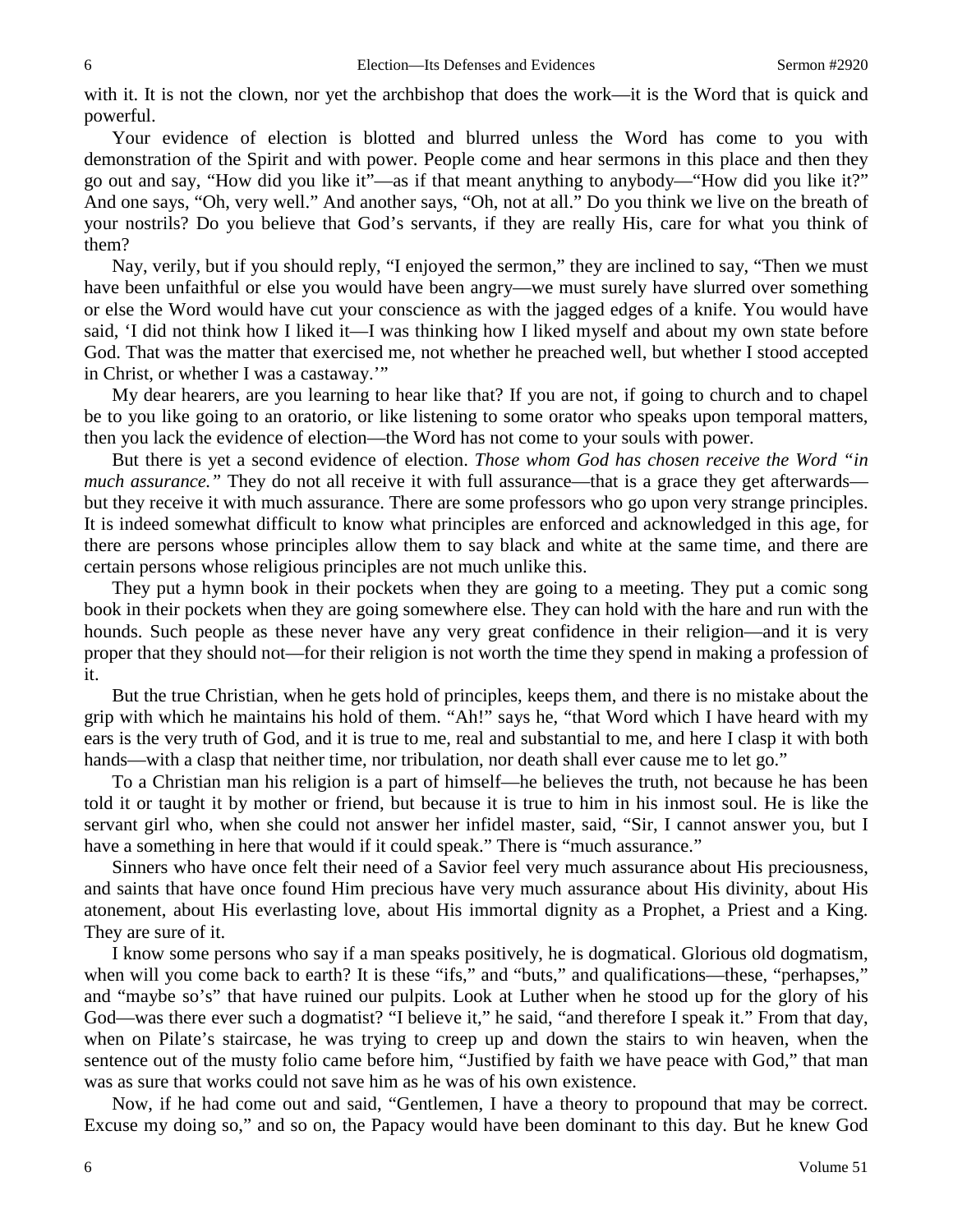had said it and he felt that that was God's own way to his own soul—and he could not help dogmatizing with that glorious force of secession which soon laid his foes prostrate at his feet.

Now have *you* received the Gospel "with much assurance"? If you have and you can say, "Christ is mine. I trust in Him, and though I may have sometimes doubts about my own interest in Him, yet I do know by experience in my soul that He is a precious Christ—I know not by '*Paley's Evidences*' nor by '*Butler's Analogy*,' but I know by my heart's inward evidence. I know by the analogy of my own soul's experience that the truth which I have received is no cunningly devised fable, but something that came from God to draw my soul up to God"—that is another evidence of election.

If you have that, never mind the rest. I hardly care whether you believe the doctrine of election or not—you are elect. As I have sometimes told a brother who has denied the doctrine of final perseverance, when I have seen his holy life, "Never mind, my brother, you will persevere to the end, and you will prove the doctrine that you do not believe. You may not be able to receive the doctrine I now preach, but if such has been your experience, when you get to heaven you will wake up and say, 'Well, I am one of the elect. I made a deal of fuss about it while on the earth, but I will make a deal of music about it now that I have got to heaven, and I will sing more sweetly and loudly than all the rest, "Unto him that hath loved me and washed me from my sins in his blood, unto him be glory for ever and ever.""

But there is a third evidence. *Those who are chosen of the Lord desire to be like Him.* "You became followers of us and of the Lord," the apostle says in the text—by which he does not mean that they said, "I am of Paul, I am of Silas, I am of Timothy"—but that they imitated Paul so far as he imitated Christ.

Thomas aˆ Kempis wrote a book about the imitation of Christ and a blessed book in some respects it is. But I would like the Holy Spirit to write in your hearts *the* imitation of Christ. It shall be to you a sweet proof that you are chosen of God.

Are you Christlike or do you want to be? Can you forgive your enemy and can you love him and do him good? Can you say tonight, "I am no more any man's enemy than is the babe that is new born"? And do you now desire to live unselfishly, to live for others, to live for God? Are you prayerful? Do you come to God in prayer as Jesus did? Are you careful of your words and of your acts as Christ was? I do not ask you if you are perfect, but I do ask whether you follow the Perfect One?

We are to be followers of Christ, if not with equal steps, still with steps that would be equal if they could. If we follow Christ, that will be to others one of the surest proofs of our election, though perhaps to ourselves, if we are humble-minded, it will be no proof, since we shall rather see our blemishes than our virtues and mourn over our sins more than we rejoice in our graces.

If a man follow not Christ, those who look on may be safe enough in concluding that, whatever he may say about election, and however much he may prate about it, he is not the Lord's. On that point I shall not say anything more because I have already enlarged upon it in a former part of the discourse.

In the last place I will say, *the fourth evidence is the existence of spiritual joy in spiritual service*. If you look further, it seems that those of whose election the apostle was sure, received the Word of God "in much affliction," but "with joy in the Holy Ghost." What do you say about this, you whose religion consists of a slavish attendance upon forms that you detest? Look how many there are who go to a place of worship just because it is not respectable to stay away, but who often wish it were.

And when many of your Christians get on the Continent, where is the Sabbath with them then? Where is then their care for God's house? See, too, with what misery some people at home go up to the house of the Lord. Why? Because they have come to regard it as a place where they ought to be very solemn. It is not a home to them—it is a prison.

Volume 51  $\frac{1}{2}$  7 How different it is with your children when they come home for their holidays. How do they come into their father's house? Dull, demure, as if they could not speak? No, bless their little hearts, they come running up to their father's knees, so glad to be there, so glad to be home. That is how a man whose religion is his delight comes up to the house of the Lord. He feels that it is his Father's house. He would be reverent, for his Father is God, but he must be happy, for God is his Father.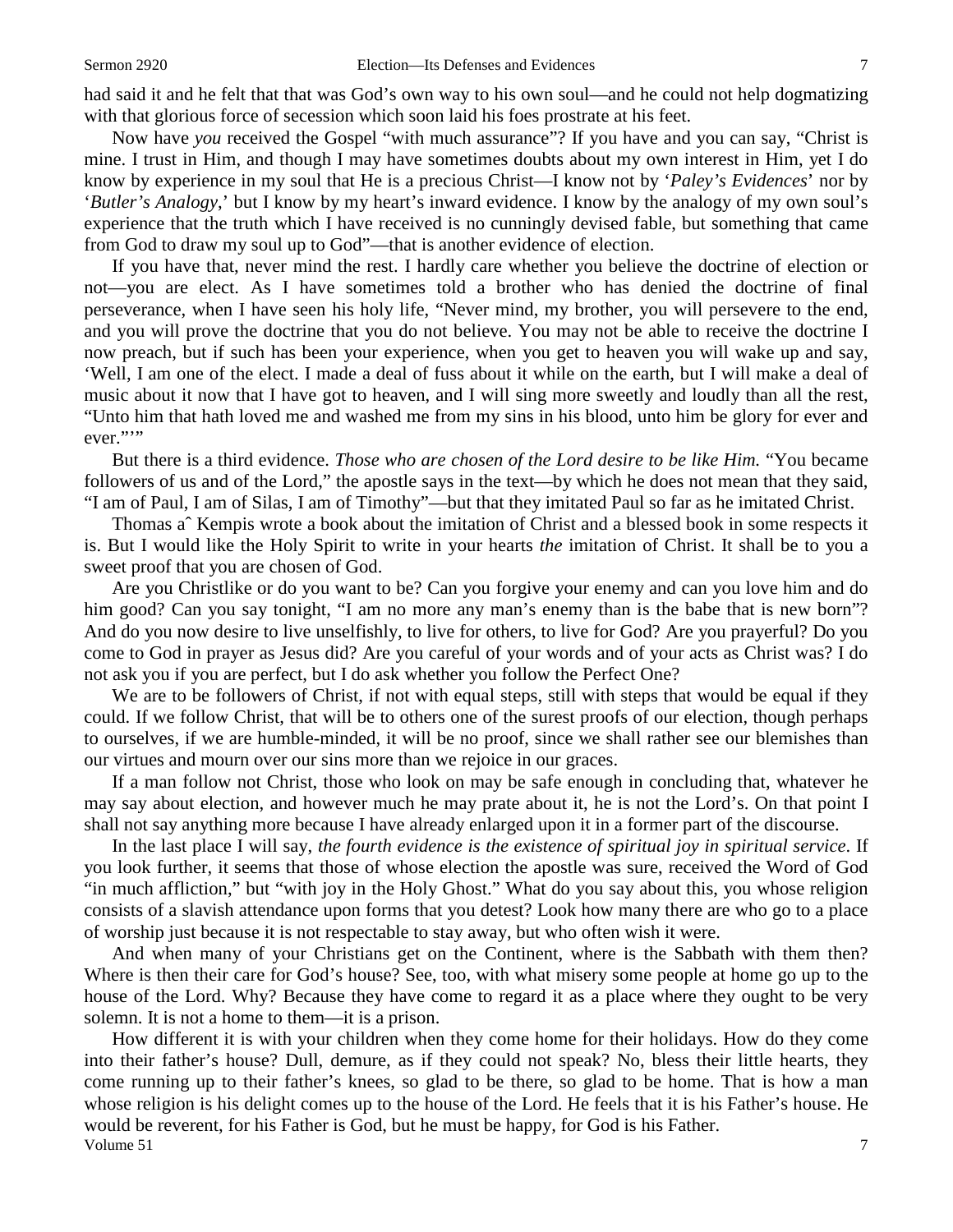See again the Christian when he goes to his closet. Ungodly persons will not go there at all. Or, if they do, it is because they want to win heaven by it. But see, they go through their dreary prayers—and what a dreary thing it must be for a man to pray when he never expects to be heard and when he has no spirit of prayer! It is like a horse going round a mill grinding for somebody else and never getting any farther—doing the same tomorrow, the same the day after, and ever on and on.

Sometimes as the little church bells sound in the morning in certain churches, to fetch people out— Monday, Tuesday, Wednesday, Thursday, Friday, and Saturday, there are some persons to be found there for early prayers, and they go to evening prayers too, and a very good thing this would be, if those who attend went there with holy joy. But there is the sexton and he says it is a great trouble to be always opening the doors like that when nobody comes except three old women that have got alms-houses, and two that expect them, and are therefore there.

Do you think that an acceptable service to God? But they who go because they would not stay away if they could—they who worship God because it is an instinct, and a pleasure, a holy thing and honorable—these are men and women who delight in God's Word and they give the best evidence of being chosen of God.

Woe unto you, Scribes and Pharisees, who make your faces miserable that you may appear unto men to fast. Verily, verily, I say unto you, He that reads the heart asks not that your head may hang down like a bulrush, but that you may do deeds of mercy, and walk humbly with your God, and you who can delight yourselves in your God, shall have the desires of your heart. You that rejoice in the Lord always, and triumph in His name, shall go from strength to strength, and going at last to glory, you shall find that you came there as the result of His divine purpose and decree, and you shall give Him all the praise.

But now, I think I hear some say, "Oh, I want to know whether *I* am elect. I cannot say that the Word ever came to me with power, I cannot say I received it in much assurance, I cannot say I am a follower of Christ, I cannot say I have received the Word with joy." Well, dear brother, then leave that question alone.

Instead of that, let me propound another, "Do you believe in the Lord Jesus Christ? Will you now trust Christ to save your soul?" He will do it, if, just as you are, whoever you may be, you will come to Christ, and give yourself up to Him to save you, to have you, to hold you for better, for worse, in life and through death. The moment you believe, you are saved.

That act of faith, through the precious blood of Christ, will put away your every sin. You will not begin to be saved—you *are* saved. You will not be put into a salvable condition, but you shall be saved the moment you believe—completely and perfectly saved.

"Oh," says one, "I would I could trust Christ." Say you so, man? "Whosoever will, let him take," let him trust Christ. God help you now to do it. Trust Jesus and you are saved. This is addressed to every one of you without exception, for, "He that believeth on the Son hath everlasting life." The Lord help you to trust Jesus and then you may go on your way with joy, "knowing, brethren beloved, your election of God."

# **EXPOSITION BY C. H. SPURGEON**

### *1 CORINTHIANS 9:22-27*

The apostle Paul is here giving a description of the way in which he made everything help toward the fulfillment of his desire to be a faithful minister of Jesus Christ. He longed to be the means of winning souls. He desired that, at the last, his Master might be able to say to him, "Well done, thou good and faithful servant." And therefore, everything with which he had to do was made to bend in that direction.